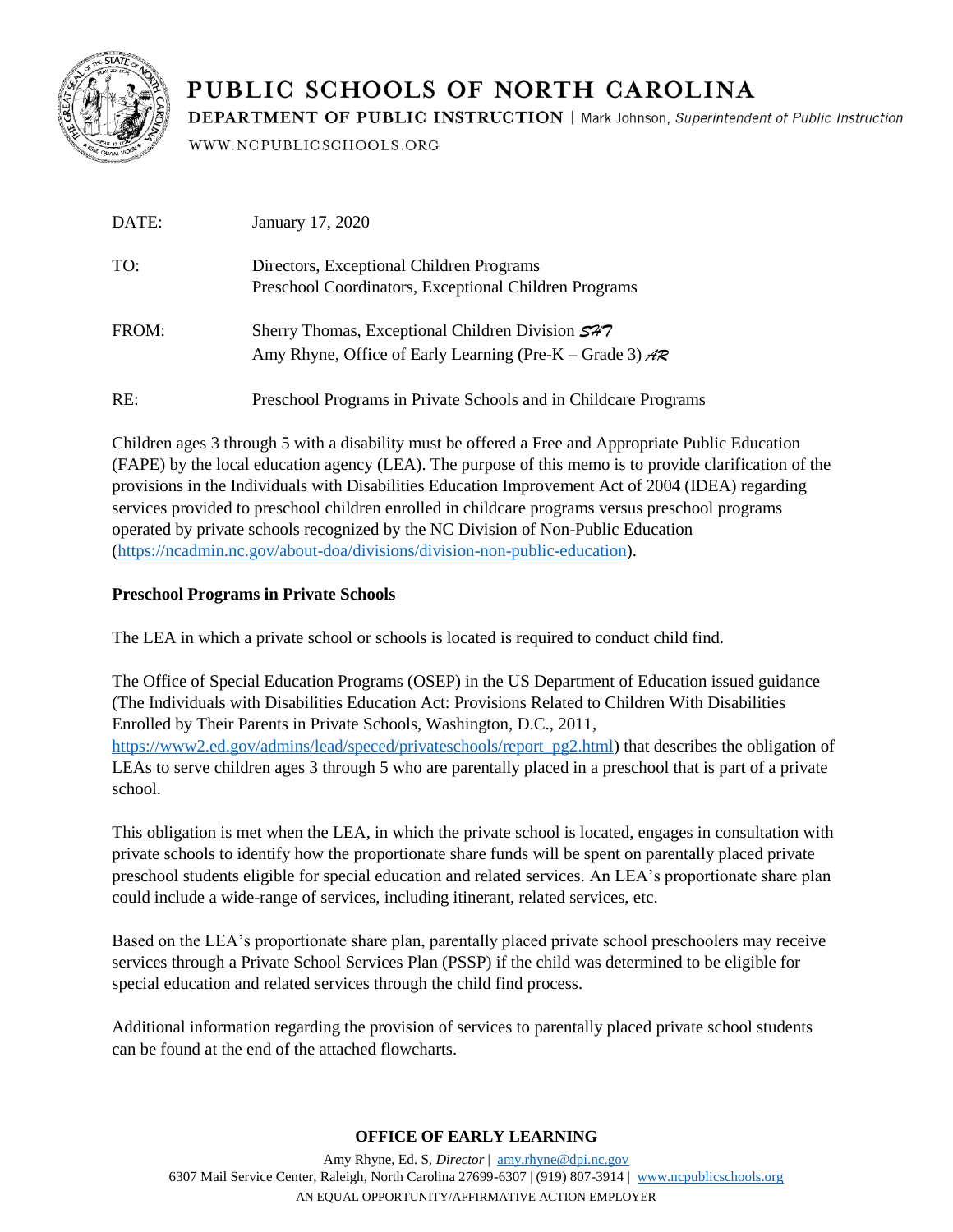#### **Childcare Programs**

Conversely, children enrolled in other programs (e.g., childcare, faith-based programs, or residing in the home versus attending an organized program), are the responsibility of the LEA in which the child/family reside (See, OSEP letter to Smith 2006 located here:

[https://www2.ed.gov/policy/speced/guid/idea/letters/2006-4/smith120106privschools4q2006.pdf\)](https://www2.ed.gov/policy/speced/guid/idea/letters/2006-4/smith120106privschools4q2006.pdf).

Preschoolers that are determined to be eligible for special education and related services may receive those services through an Individualized Education Program in the LEA's public preschool program or through itinerant services within the childcare program.

When the IEP team identifies the least restrictive placement as the regular early childhood setting for a child enrolled in a childcare program, the IEP team must determine if the current childcare program's instructional practices and curriculum comply with North Carolina's Foundations for Early Learning and Development (standards). This is required to ensure that the child will continue to make adequate progress in the current regular early childhood program and potentially close the gap in his/her development given itinerant special education and related services provided in that program. If the IEP team determines that the current childcare setting is not adequate to support the needs of the child, then the LEA must provide the regular early childhood setting in its own preschool program.

NCDPI is providing the attached flowcharts to assist LEAs in the coordination of its preschool services. LEAs should consider this information in light of each preschooler's unique circumstances. Any changes to a preschool child's program/plan should be considered and discussed at the child's annual review for the IEP/PSSP and communicated clearly to families on a case by case basis.

Attachments

CC: Carol Ann Hudgens Vivian James Dawn Meskil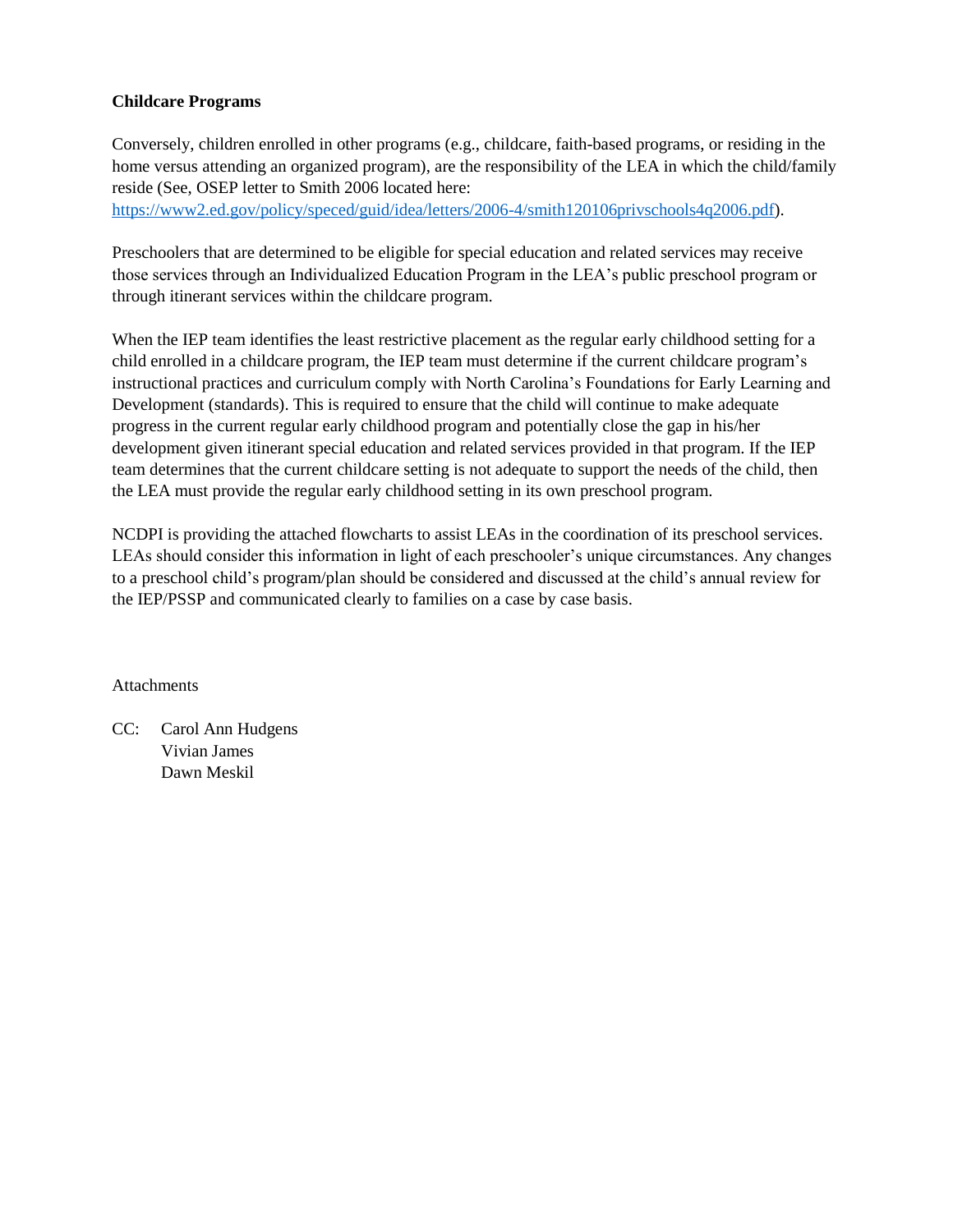

Preschool child attends a child care program that is within the LEA of residence



\*Note: § 115C-75. Recommended school classification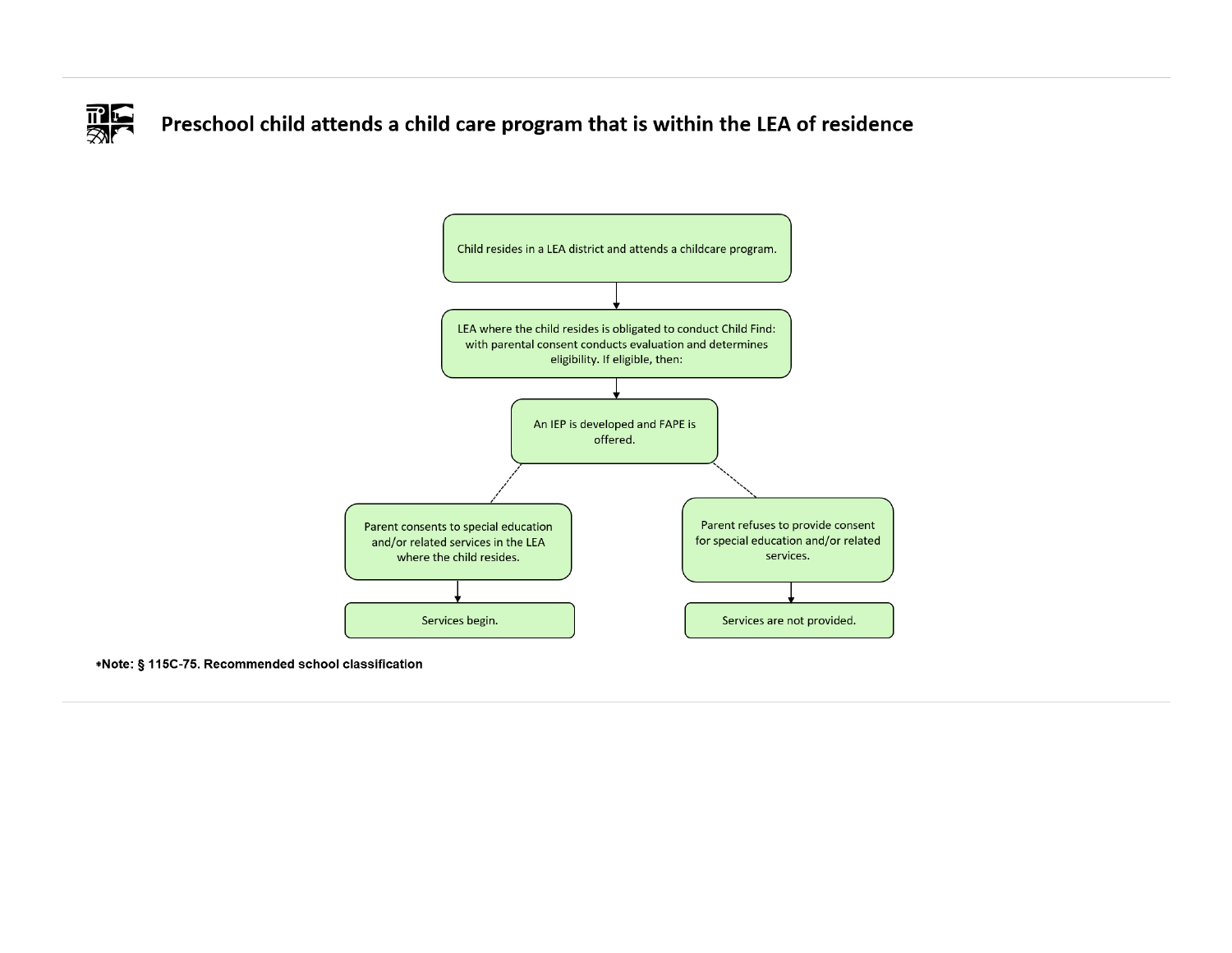

Preschool child attends a child care program that is NOT within the LEA of residence



\*Note: § 115C-75. Recommended school classification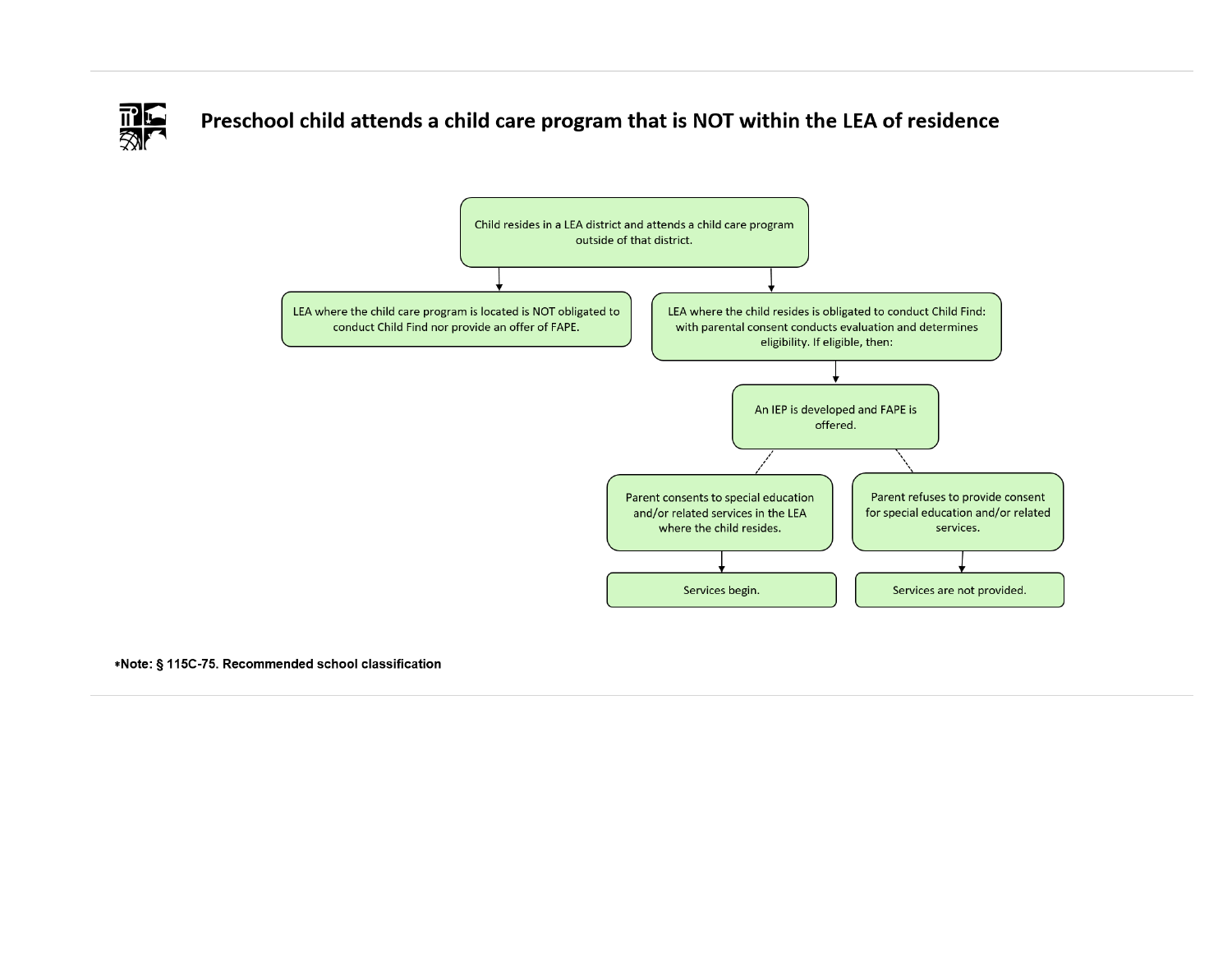

Preschool child parentally placed in a private school preschool within the LEA of residence



\*Note: § 115C-75. Recommended school classification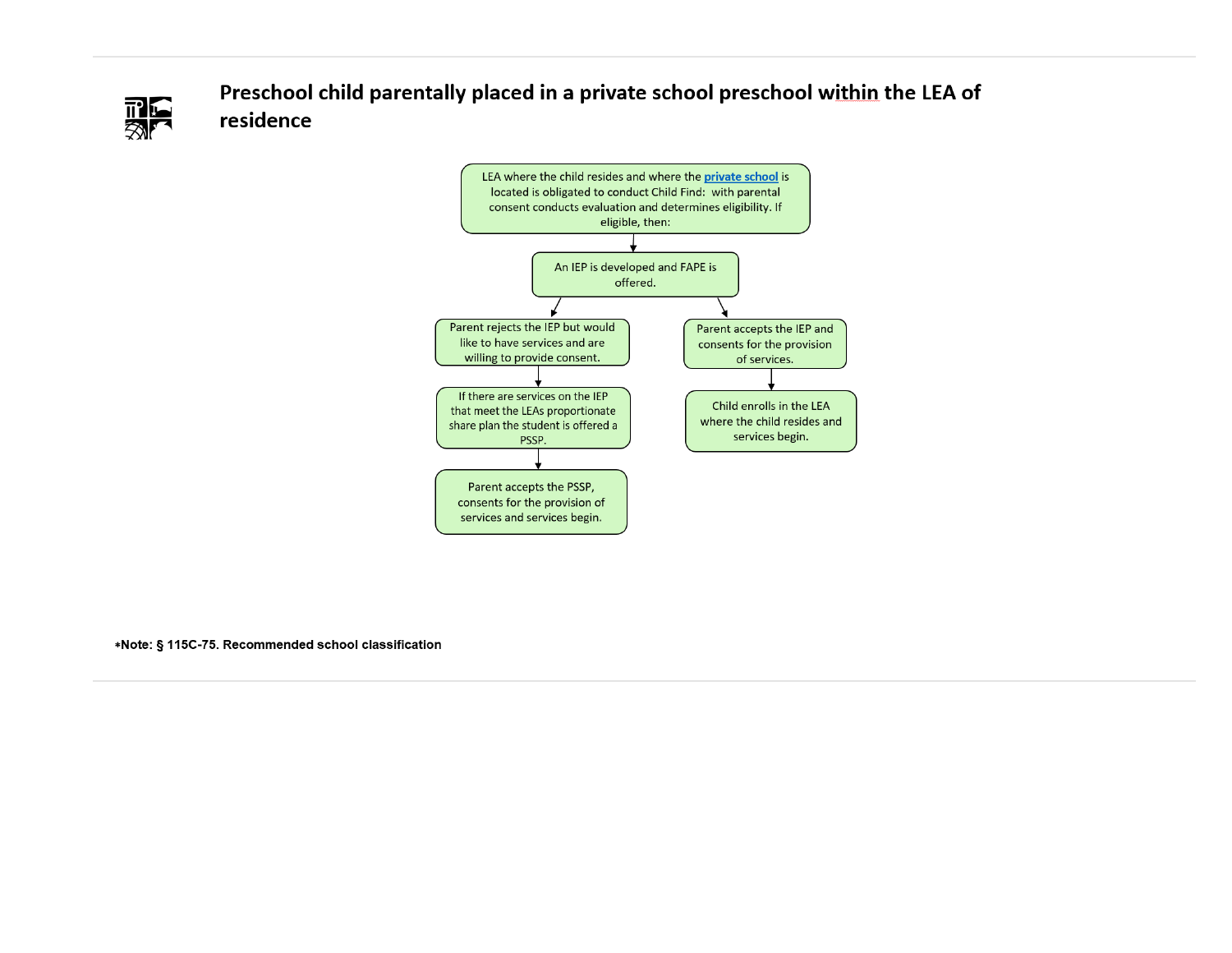

# Preschool child parentally placed in a private school preschool NOT within the LEA of residence



\*Note: § 115C-75. Recommended school classification